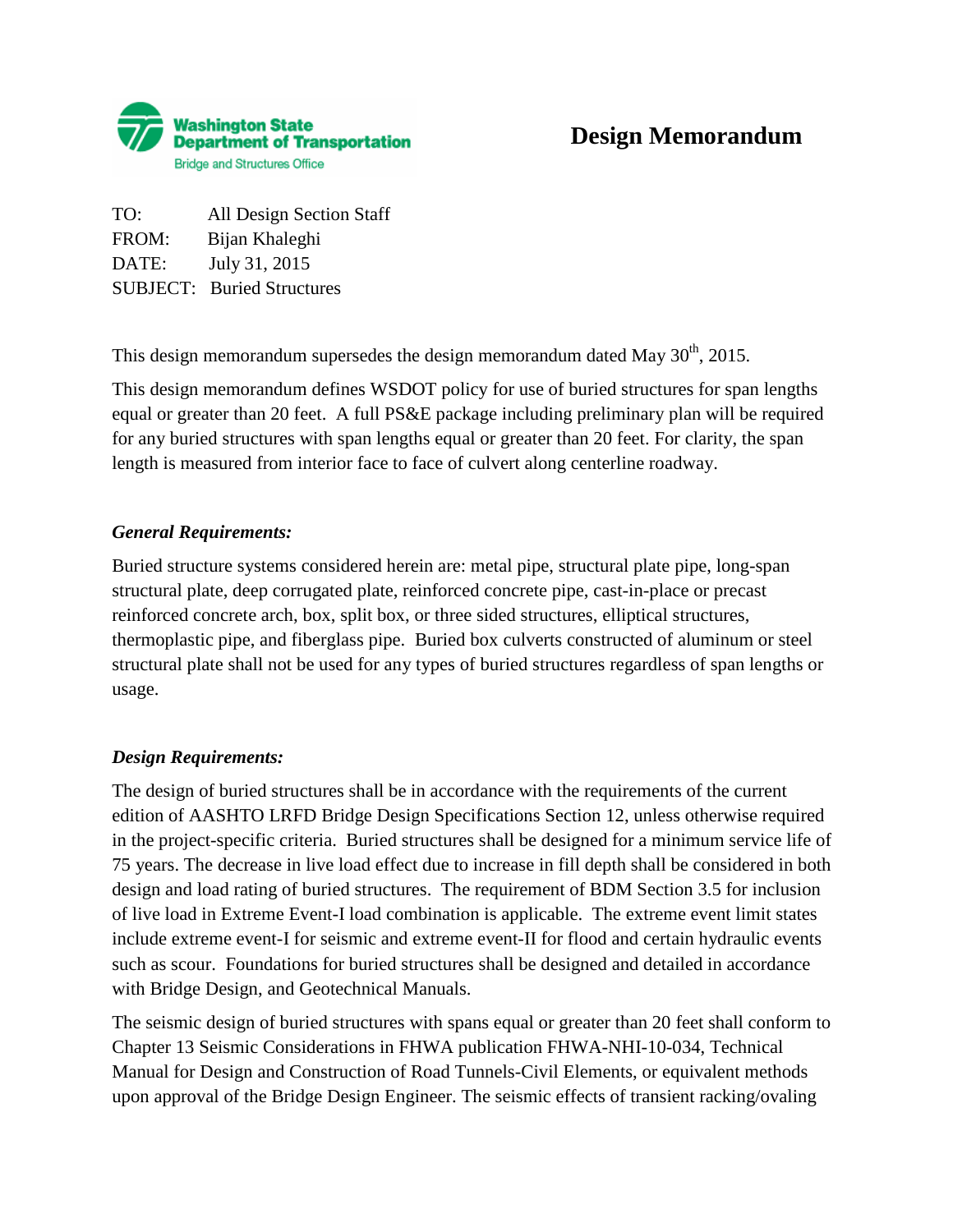deformations on culverts and pipe structures must be considered in addition to the normal load effects from dead loads of structural components, vertical and horizontal earth and water loads, and live load surcharges. The AASHTO LRFD Bridge Design Specifications Section 12.6.1 exemption from seismic loading shall not apply. The seismic design need not be considered for buried structures with span lengths of less than 20.

The ground motion attenuation as specified below shall be used for seismic design of buried structures.

| Depth to Top of Buried | Ratio of Ground Motion at Buried Structure |
|------------------------|--------------------------------------------|
| Structure, feet        | Depth to Motion at Ground Surface          |
| < 20                   | 1.0                                        |
| 20 to 50               | 0 ዓ                                        |
| 50 to 100              | 0.8                                        |
| >100                   |                                            |

Table 1: Ground Motion Attenuation with Depth

For buried structures, with span lengths equal or greater than 20 feet, the seismic effects of potential unstable ground conditions (e.g., liquefaction, liquefaction induced settlement, landslides, and fault displacements) on the function of the buried structures shall be considered. Liquefaction, landslides, or fault displacements need not be considered if they do not cause life safety hazards. As a guideline, if the depth of fill on top of the structure is more than one-half the clear span along roadway centerline, liquefaction induced settlement or local instability are not likely to cause life safety hazards.

The above provisions are the minimum seismic design requirements for conventional buried structures. Additional provisions may be specified, on a case-by-case basis, to achieve higher seismic performance criteria for essential or critical buried structures. Where such additional requirements are specified, they shall be site or project specific and are tailored to a particular structure type.

## *Submittal Requirements:*

The design calculations and detailed shop drawings of buried structures shall be submitted to the Bridge and Structures Office for review and approval. The submittal shall include load rating for all buried structures with span length equal or greater than 20 feet. The submittal shall include installation procedures, backfill materials, and compacting sequences. The adequacy of the buried structure for the required depth of fill shall be provided in the submittal. Final as-built plans for buried structures with a span length equal or greater than 20 feet shall be submitted to the Bridge and Structures Office for records.

The above provisions apply to buried structures composed of precast or cast-in-place concrete walls supporting the roadway embankment. Precast walls that are being supplied as part of the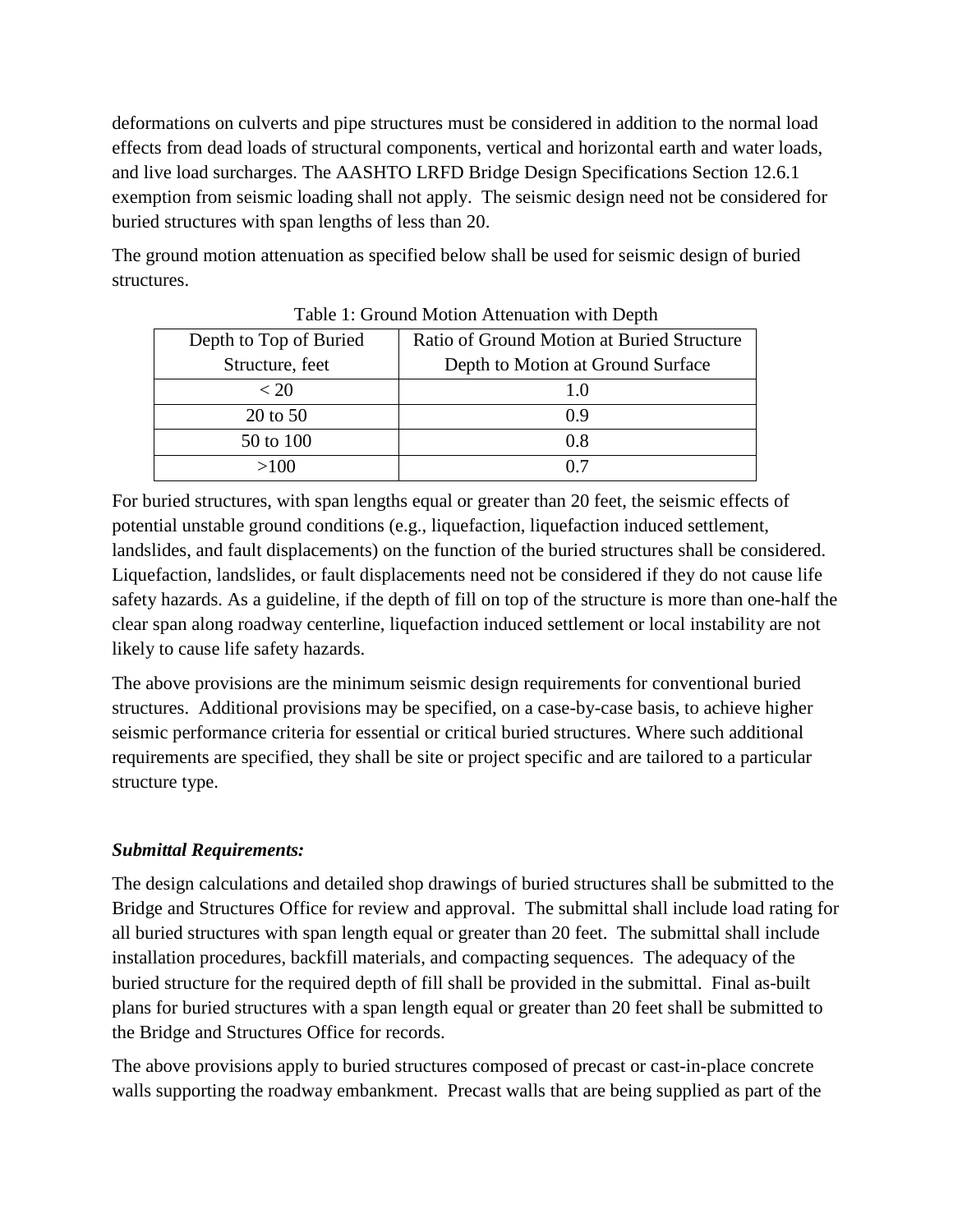culvert systems could be preapproved if they meet the WSDOT design and detailing requirement, and the preapproval procedures.

For Design-Build projects all buried structures are required to be sealed and signed by licensed Hydraulics, Geotechnical and Structural Engineers.

# **Background:**

The main purpose of this design memorandum is to require pre-contract evaluation and design of all new non-bridge structures with spans equal or greater than 20 feet. This would require design or review by the WSDOT team (Bridge and Structures, Geotechnical, Hydraulics, etc.) of nonbridge structures such as culverts, boxes or similar, when spanning equal or greater than 20 feet. State Hydraulics Engineer and Project Engineers should be consulted for buried structure with span lengths less than 20 feet.

All buried structures shall comply with the AASHTO LRFD service life of 75 years minimum. Buried box culverts constructed of aluminum or steel structural plate shall not be used for any types of buried structures regardless of span lengths or usage. Many factors are considered in preliminary design of buried structures. Some of the more common of these are: Stream flow conditions, passage of flood debris, scour, effect of shape, width, skew, bank and pier protection, consideration of a culvert as an alternate solution, and permit requirements for navigation and stream work limitations.

General NBI requirements are that the Bridge Preservation Office has a load rating on file for every structure with span length equal or greater than 20 feet.

Precast walls that are being supplied as part of the culvert systems could be preapproved similar to other preapproved wall systems if they meet the WSDOT design and detailing procedures.

For Design-Build projects all reports and plan sheets for buried structures are required to be sealed and signed by licensed Hydraulics, Geotechnical and Structural Engineers (with civil PE license).

If you have any questions regarding this policy memorandum, please contact [Tony.Allen@wsdot.wa.gov,](mailto:Tony.Allen@wsdot.wa.gov) [Harvey.Coffman@wsdot.wa.gov,](mailto:Harvey.Coffman@wsdot.wa.gov) Richard.Zeldenrust@wsdot.wa.gov, or Bijan Khaleghi@wsdot.wa.gov at 705-7181.

cc: Mark Gaines, Bridge Construction – 47354 Craig Boone, Bridge and Structures – 47340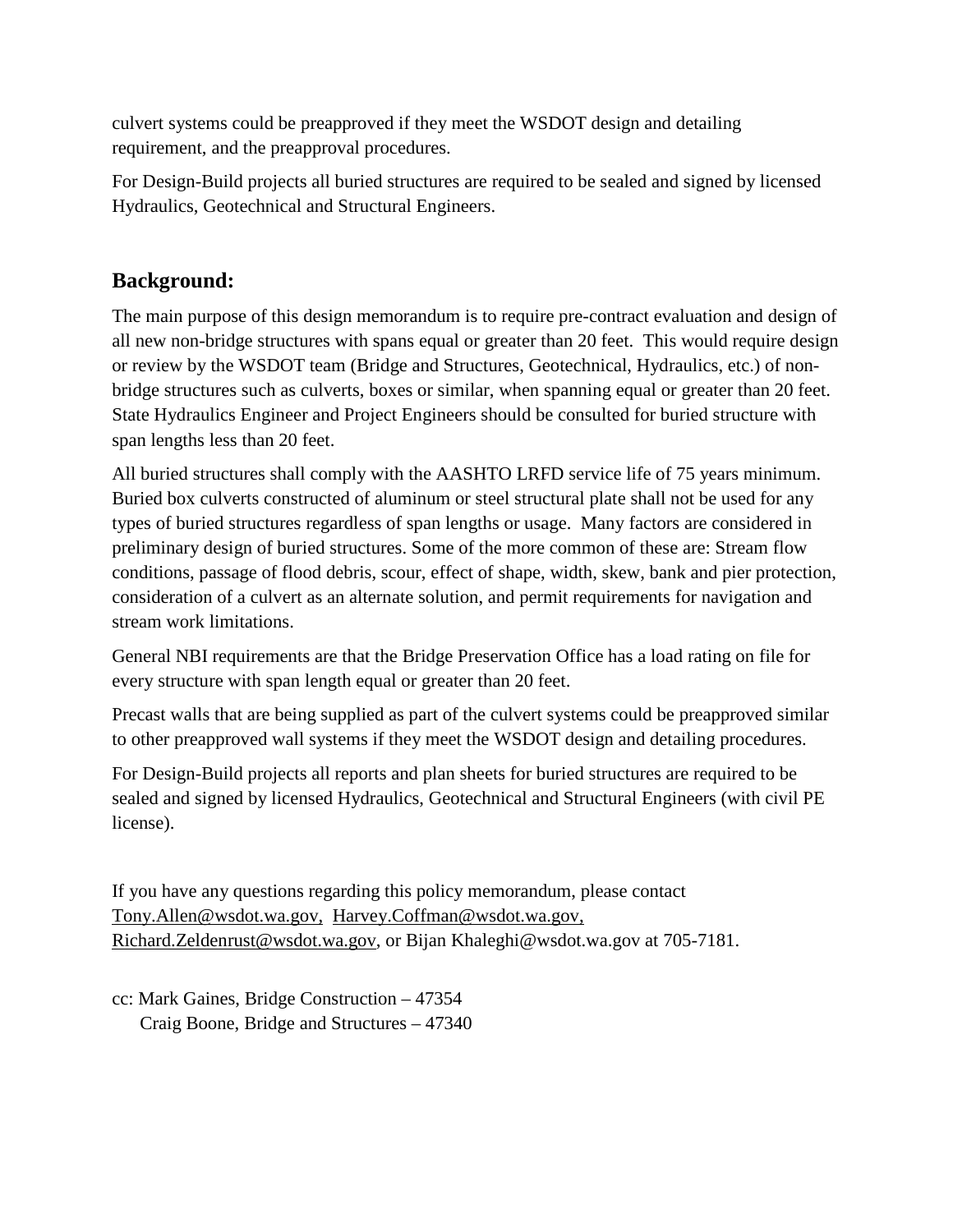# **Chapter 8 Walls and Buried Structures Contents**

BDM section 8.3 shall be modified as follows:

## **8.3 Miscellaneous Underground Buried Structures**

## **8.3.1 General**

Miscellaneous buried structures consist of metal pipe, structural plate pipe, long-span structural plate, deep corrugated plate, reinforced concrete pipe, cast-in-place reinforced concrete and precast concrete arch, box and elliptical structures, thermoplastic pipe, and fiberglass pipe. All buried structures shall comply with the current edition of the AASHTO LRFD Specifications for minimum service life of 75 years.

The requirement of this chapter applies to buried structures with span lengths equal or greater than 20 feet. A full PS&E package including preliminary plan will be required for any buried structures with span lengths equal or greater than 20 feet. For clarity, the span length is measured from interior face to face of culvert along the skew.

General NBI requirements are that the Bridge Preservation Office has a load rating on file for every structure with span lengths equal or greater than 20 feet.

## **A. General Requirements**

Buried structure systems considered herein are: metal pipe, structural plate pipe, longspan structural plate, deep corrugated plate, reinforced concrete pipe, cast-in-place reinforced concrete and precast concrete arch, box and elliptical structures, thermoplastic pipe, and fiberglass pipe. Buried box culverts constructed of aluminum or steel structural plate shall not be used for any types of buried structures regardless of span lengths or usage.

## **B. Design Requirements**

The design of buried structures shall be in accordance with the requirements of the current edition of AASHTO LRFD Bridge Design Specifications Section 12, unless otherwise required in the project-specific criteria. Buried structures shall be designed for a minimum service life of 75 years. The decrease in live load effect due to increase in fill depth shall be considered in both design and load rating of buried structures. The requirement of BDM Section 3.5 for inclusion of live load in Extreme Event-I load combination is applicable. The extreme event limit states include extreme event-I for seismic and extreme event-II for flood and certain hydraulic events. Foundations for buried structures shall be designed and detailed in accordance with Bridge Design, and Geotechnical Manuals.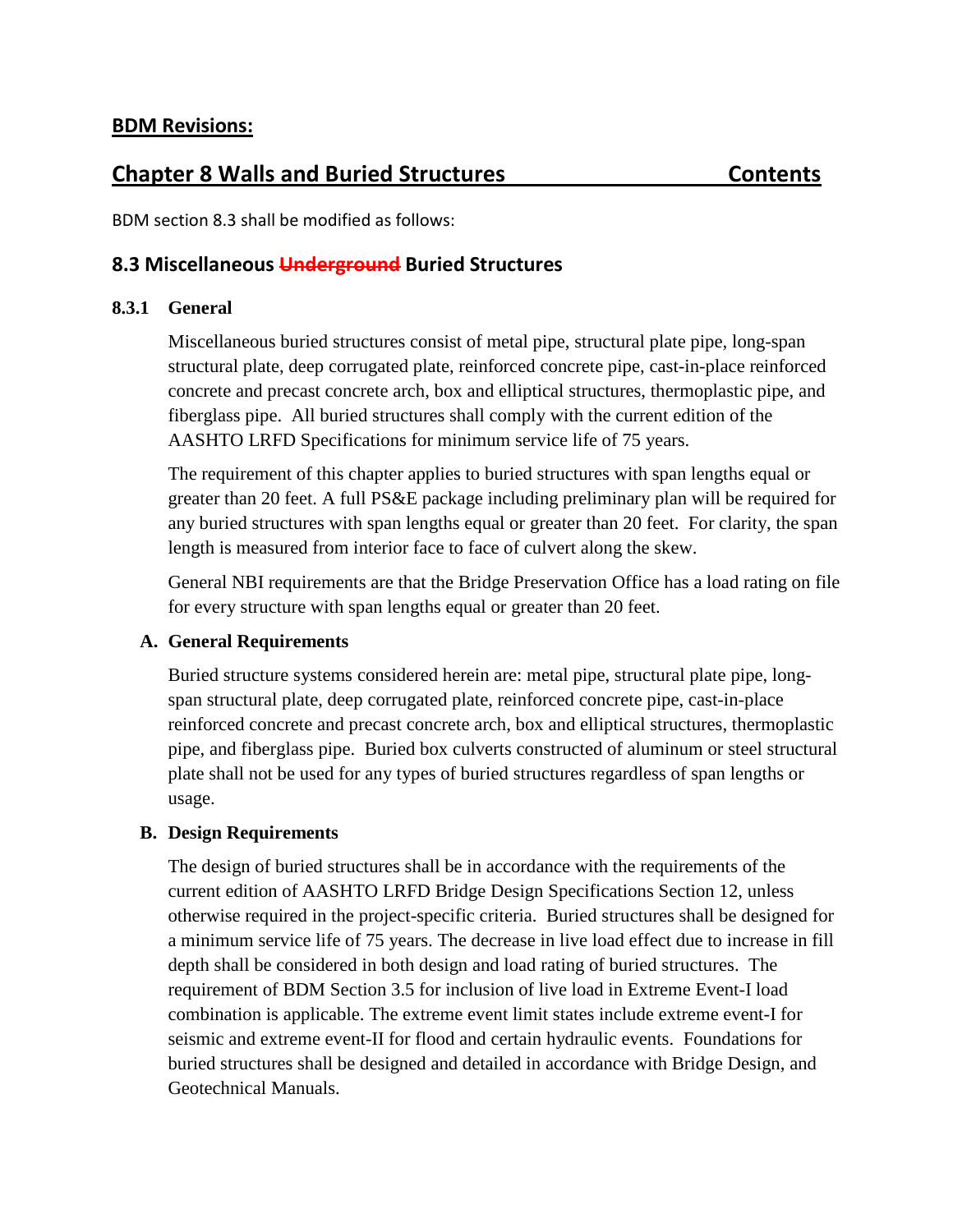The seismic design of buried structures with spans equal or greater than 20 feet shall conform to Chapter 13 Seismic Considerations in FHWA publication FHWA-NHI-10- 034, Technical Manual for Design and Construction of Road Tunnels-Civil Elements, or equivalent methods upon approval of the Bridge Design Engineer. The seismic effects of transient racking/ovaling deformations on culverts and pipe structures must be considered in addition to the normal load effects from dead loads of structural components, vertical and horizontal earth and water loads, and live load surcharges. The AASHTO LRFD Bridge Design Specifications Section 12.6.1 exemption from seismic loading shall not apply. The seismic design need not be considered for buried structures with span lengths of less than 20.

The ground motion attenuation as specified below shall be used for seismic design of buried structures.

| Depth to Top of Buried | Ratio of Ground Motion at Buried Structure |
|------------------------|--------------------------------------------|
| Structure, feet        | Depth to Motion at Ground Surface          |
| < 20                   | 10                                         |
| 20 to 50               | 0.9                                        |
| 50 to 100              | 0.8                                        |
| >100                   | ሰ 7                                        |

Attenuation with Depth

For buried structures, with span lengths equal or greater than 20 feet, the seismic effects of potential unstable ground conditions (e.g., liquefaction, liquefaction induced settlement, landslides, and fault displacements) on the function of the buried structures shall be considered, except liquefaction need not be considered if the liquefaction, landslides, or fault displacements do not cause life safety hazards. As a guideline, if the depth of fill on top of the structure is more than one-half the clear span along roadway centerline, liquefaction induced settlement or local instability are not likely to cause life safety hazards.

The above provisions are the minimum seismic design requirements for conventional buried structures. Additional provisions may be specified, on a case-by-case basis, to achieve higher seismic performance criteria for essential or critical buried structures. Where such additional requirements are specified, they shall be site or project specific and are tailored to a particular structure type.

### **C. Submittal Requirements**

The design calculations and detailed shop drawings of buried structures shall be submitted to the Bridge and Structures Office for review and approval. The submittal shall include load rating for all buried structures with span length equal or greater than 20 feet. The submittal shall include installation procedures, backfill materials, and compacting sequences. The adequacy of the buried structure for the required depth of fill